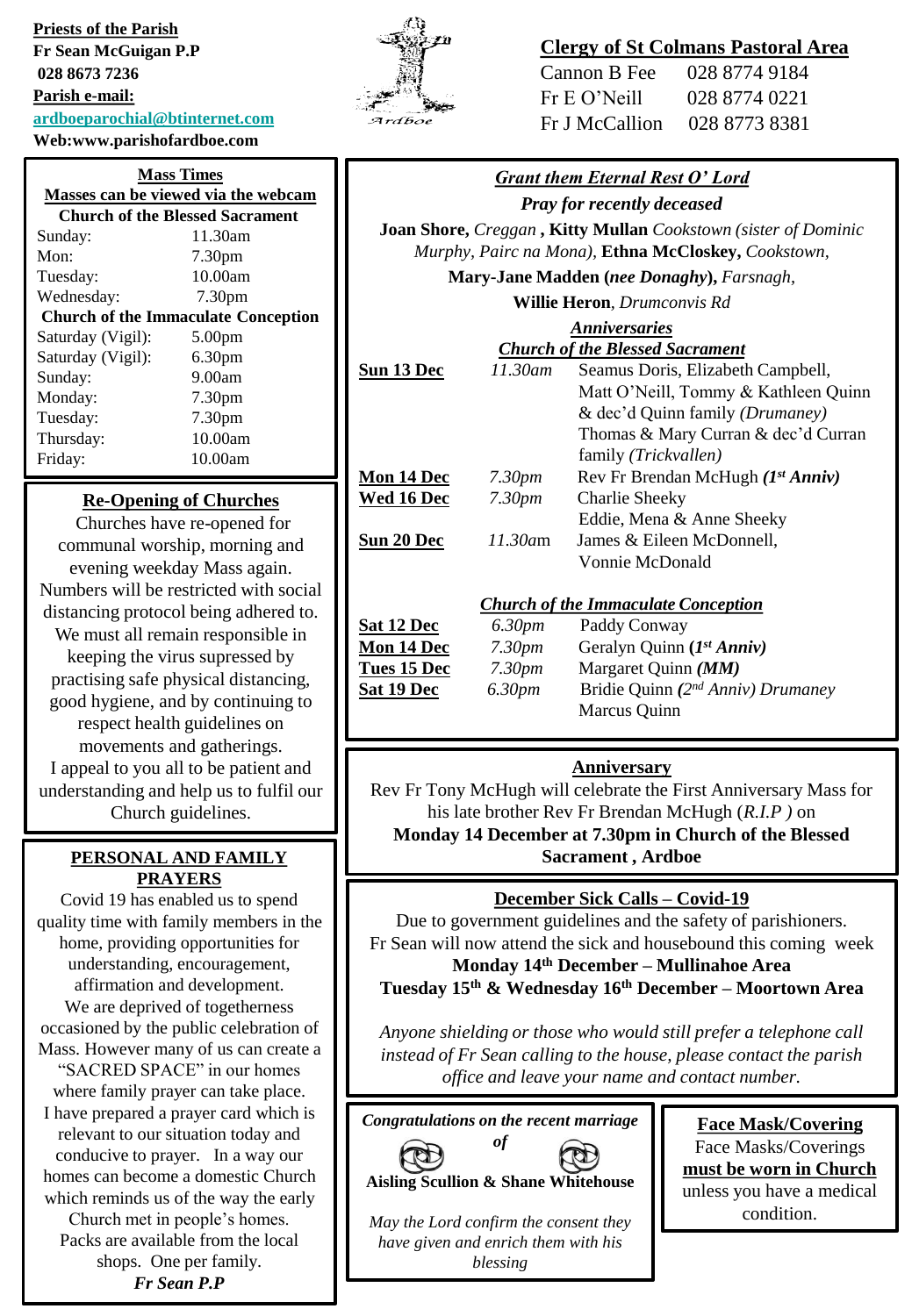## **Parish Information:**

**Parish Office** Opening Hours, Mon-Fri:**10am-2pm,** Tel: **028-8673 6997**

#### **Defibrillators Church of the Blessed Sacrament** *on the wall outside toilets*

 **Church of the Immaculate Conception** *on the wall outside the toilets*  **The access code for both Defibs is C123.**

**Help Line Numbers** Lifeline: 0808 808 8000Samaritans: 166 123

#### **Baptisms**

Only one baby will be baptised at a time and family members will be restricted to 10. Please contact the Parish Office to book your child's Baptism.

Baptisms can be booked for The Church of the Blessed Sacrament, Mullinahoe Sundays ONLY after the 11.30am Mass or The Church of the Immaculate Conception, Moortown Saturdays at 4pm and Sundays at 12.30pm

#### **Christmas Masses**:

#### **Reserving Your Place at Christmas Mass**

This year capacity in our churches is very much restricted. We must do all we can to stay safe while attending Mass. To make provision for your safety at each Mass, and avoid confusion or disappointment I MUST ask that you book your place in advance of attending. When maximum capacity has been reached there can be no further admittance. Furthermore, additional numbers standing at the back of the church is strictly forbidden

## **To make a Christmas Mass Reservation**

# **Please book as soon as possible to avoid disappointment the 5pm & 7pm Mass in the Church of the Immaculate Conception is now fully booked and the 5pm in the Church of the Blessed Sacrament is fully booked.**

**Anyone who has booked tickets can collect them from Wednesday 16th December until Tuesday 22 December in the Parish office. Opening hours 10am – 2pm.**

Telephone or email the parish office. We will require the following information to reserve your booking.

- Name of Church, Day and Time
- Family Name
- Total Number attending
- Contact telephone number (to arrange collection of ticket)

Please bring your ticket with you to Mass to show to the steward at the front door who will guide you to your seating area.

#### **Loughshore Community Services Christmas Appeal in association with Saint Vincent de Paul & Halo Helping Hands**

Loughshore Community Services are running the Giving Tree this year to help St. Vincent de Paul & Halo Helping Hands.

The Giving Tree is located at Laverys Corner.

Any parishioner wishing to donate is asked to take a gift tag from the tree and purchase a gift or voucher, for the age group listed on the tag when you have your gift ready for collection please ring 07851131838 to arrange drop off time.

Also, Food Box Drop Off Points are available in Costcutters, Clunoe Service Station & Tallons shop. We ask, if you can to buy just one extra thing when doing your groceries and place it in the food boxes in store this will be of great help and ensure all families can have meals over the Christmas period.